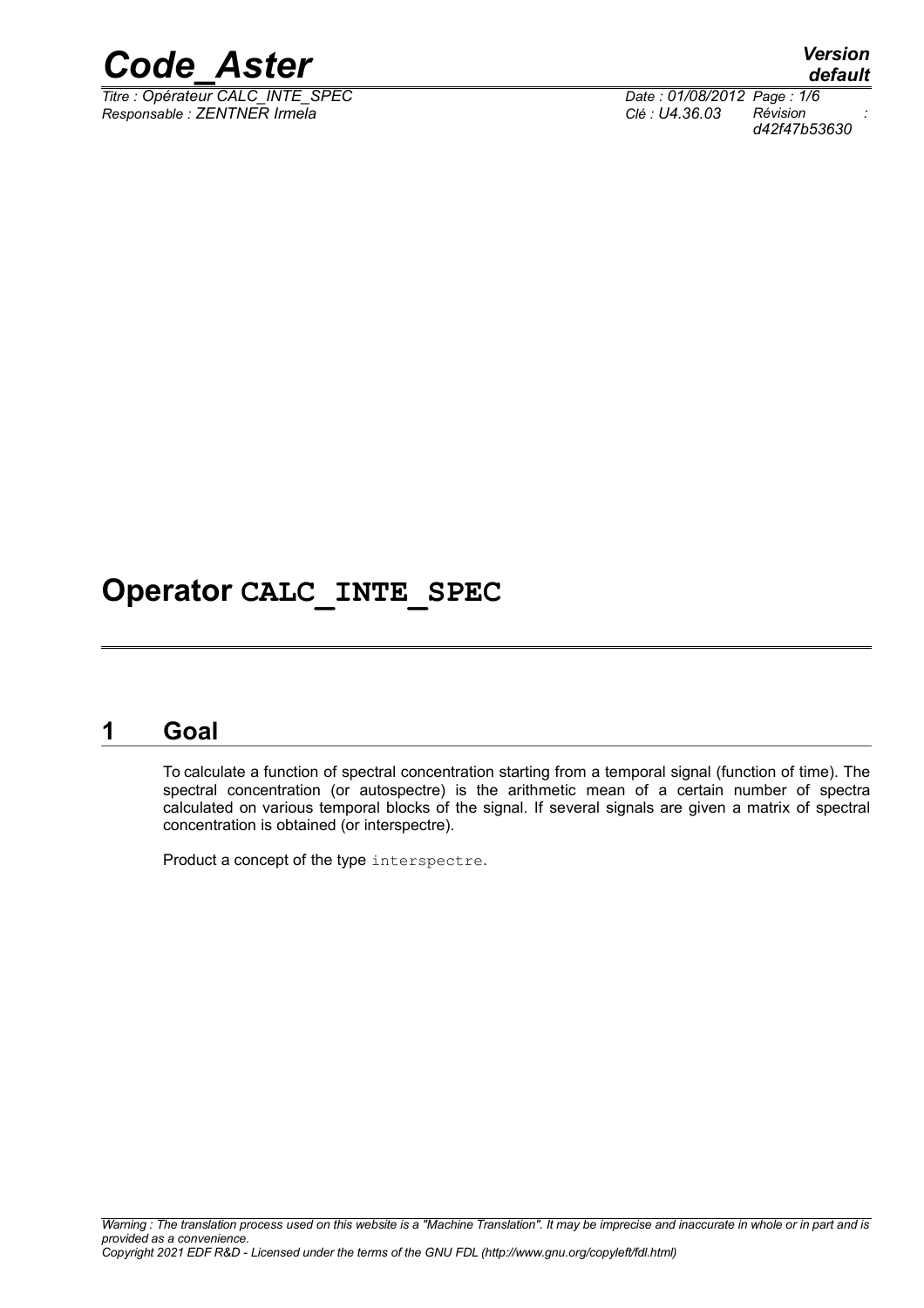*Titre : Opérateur CALC\_INTE\_SPEC Date : 01/08/2012 Page : 2/6 Responsable : ZENTNER Irmela Clé : U4.36.03 Révision :*

*default*

*d42f47b53630*

# **2 Syntax**

| $int [interspectre] = CALC$ INTE SPEC                 |                        |
|-------------------------------------------------------|------------------------|
| ♦<br>INST INIT = $/$ II<br>$\overline{ }$<br>$\Omega$ | [R]<br>[DEFECT]        |
| $INST$ $FIN =$<br>٠<br>yew                            | [R]                    |
| DUREE ANALYSE =<br>♦<br>da                            | [R]                    |
| DUREE DECALAGE =<br>♦<br>dd                           | [R]                    |
| $\bullet$ NB POIN =<br>Np                             | [T]                    |
| $\bullet$ FUNCTION = fo<br>formula]                   | [function, tablecloth, |
| ♦<br>TITLE = title                                    | $[1$ Kn]               |
| ♦<br>$\sqrt{1}$<br>INFORMATION =<br>2                 | [DEFECT]               |
| );                                                    |                        |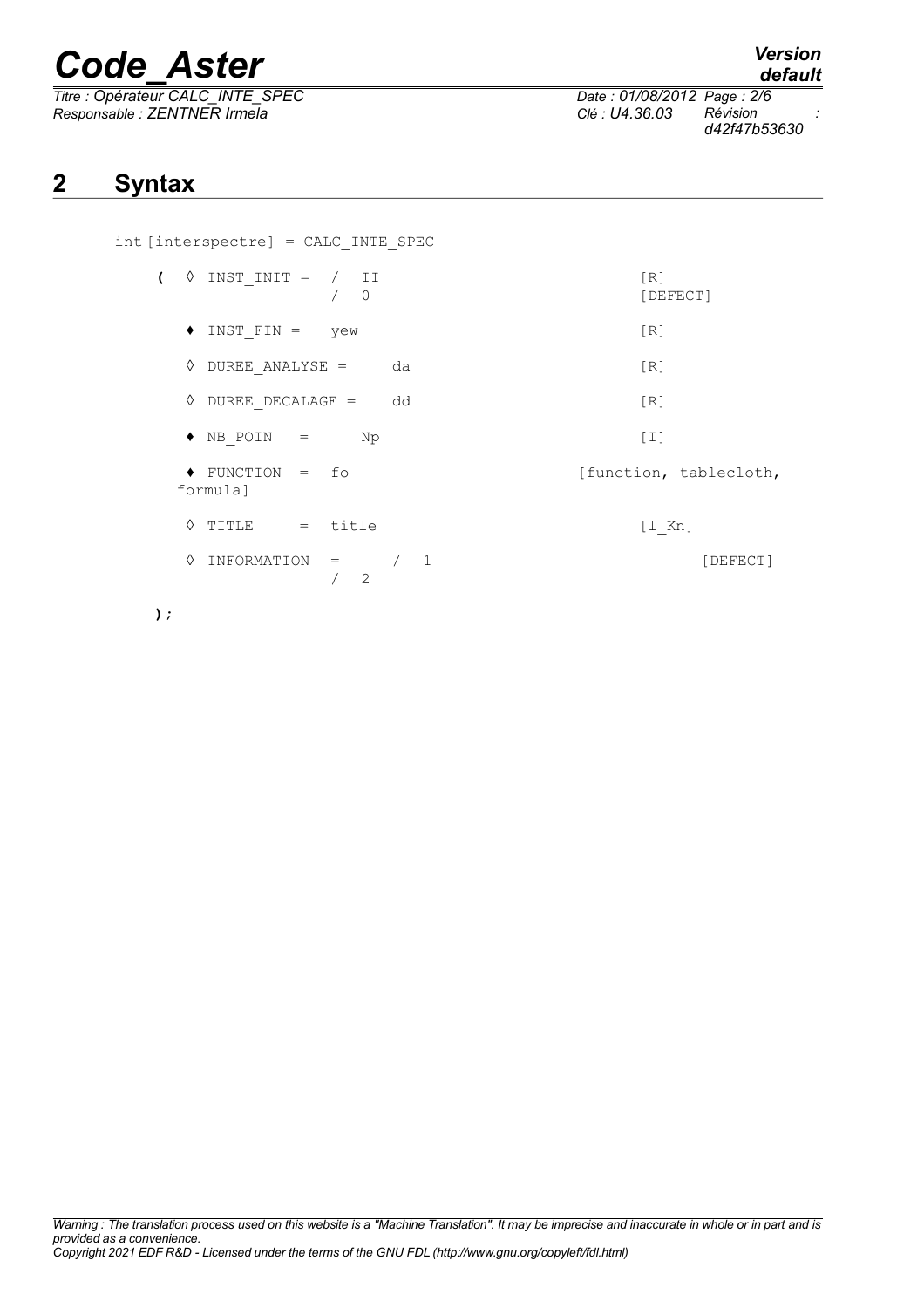*Titre : Opérateur CALC\_INTE\_SPEC Date : 01/08/2012 Page : 3/6 Responsable : ZENTNER Irmela Clé : U4.36.03 Révision :*

*d42f47b53630*

# **3 Operands**

## **3.1 Operands INST\_INIT / INST\_FIN**

◊ INST\_INIT = II

First value of the parameter for which the signals will be used for the calculation of the matrix interspectrale (urgent initial).

 $\triangleleft$  INST FIN = yew

Last value of the parameter for which the signals will be used for the calculation of the matrix interspectrale (urgent final).

#### **Note:**

*The functions will be calculated with the mode of interpolation which was associated to them. It is advised not to have a problem of discretization which the functions have an authorized linear interpolation.*



**Figure 3.1-a: Analysis and calculation on 3 windows with covering**

### **3.2 Operands DUREE\_ANALYSE / DUREE\_DECALAGE**

◊ DUREE\_ANALYSE = da

The functions will be cut out in several windows of duration of analysis da. For each one of these windows a matrix interspectrale is calculated. The matrix interspectrale result of the operator will be the arithmetic mean of the calculated matrices.

◊ DUREE\_DECALAGE = dd

Allows during the function division according to the duration of analysis in windows, to shift each window one compared to the other one duration  $\text{dd.}$  If  $t_{k}$  is the initial moment of  $k^{\text{ieme}}$  window, the initial moment of  $(k+1)^{\text{ieme}}$  window will be  $t_k$ +dd.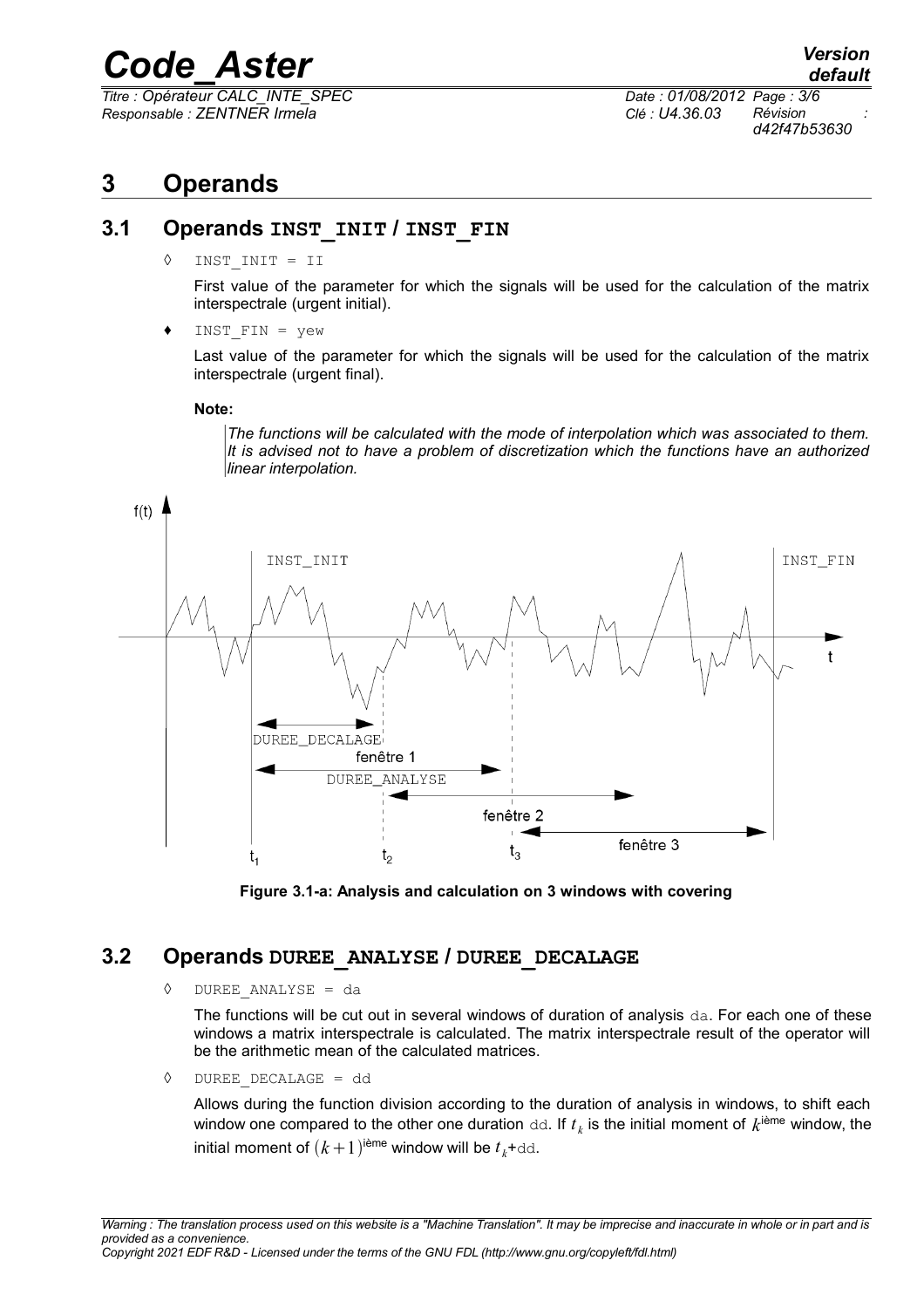*Titre : Opérateur CALC\_INTE\_SPEC Date : 01/08/2012 Page : 4/6 Responsable : ZENTNER Irmela Clé : U4.36.03 Révision :*

*d42f47b53630*

*default*

Are  $x[\,k\,]$  and  $y[\,k\,]$  two discrete temporal signals and  $x_{\,\,p}[\,k\,]$  and  $y_{\,\,p}[\,k\,]$  respective temporal windows obtained by cutting.

If  $X[k]$  and  $Y[k]$  their discrete transforms of FOURIER indicate, then the matrix interspectrale is written [bib1]:

$$
S[k] \text{ vaut}\begin{pmatrix} S_{xx}[k] & S_{xy}[k] \\ S_{xy}^*[k] & S_{yy}[k] \end{pmatrix}
$$

where

$$
S_{xx}[k] = \frac{1}{p.n \Delta t} \sum_{i=1}^{p} X_{p}[k].X_{p}^{*}[k]
$$

$$
S_{xy}[k] = \frac{1}{p.n \Delta t} \sum_{i=1}^{p} X_{p}[k].Y_{p}^{*}[k]
$$

where  $n$  is the number of points per block,

*p* is the number of blocks.

#### **Caution:**

*This average adapted perfectly to the signals "real" results of a measurement is not appropriate without precaution for functions close to a sine (the frequency of the average must be much higher than the frequency of the signal.*

#### **Note:**

*If the treated signals come from the operator* GENE\_FONC\_ALEA *via possibly the calculation of a dynamic response (operator* DYNA\_TRAN\_MODAL *for example), then it is advised to treat each pulling of* GENE\_FONC\_ALEA *independently. In this case, it is necessary to choose* durations of analysis and shift equal to the duration of each pulling of GENE FONC ALEA (cf. GENE\_FONC\_ALEA [U4.36.05]*).*

### **3.3 Operand NB\_POIN**

#### $NB$  POIN = Np

Many points of the parameter for one duration of analysis. For each point the functions will be calculated according to the type of definite interpolation and prolongation. The number of points must be a power of 2 (calculation of the fast transform of Fourier).

#### **Note:**

*If the signals consist of a number (power of two) sufficient of points with a constant step, it is preferable to choose this number to avoid interpolations which can generate artifacts. In particular, if the treated signals come from the operator* GENE\_FONC\_ALEA *via possibly the calculation of a dynamic response (operator* DYNA\_TRAN\_MODAL *for example), this number will correspond to the double amongst points informed in* GENE\_FONC\_ALEA *keyword* NB\_POIN *or obtained by* INFO=2 *in* GENE\_FONC\_ALEA *(cf.* GENE\_FONC\_ALEA [U4.36.05])*.*

### **3.4 Operand FUNCTION**

 $FUNCTION =$ 

List of the names of the functions (temporal signals) of concept of the type function, of which one wishes to calculate the matrix interspectrale.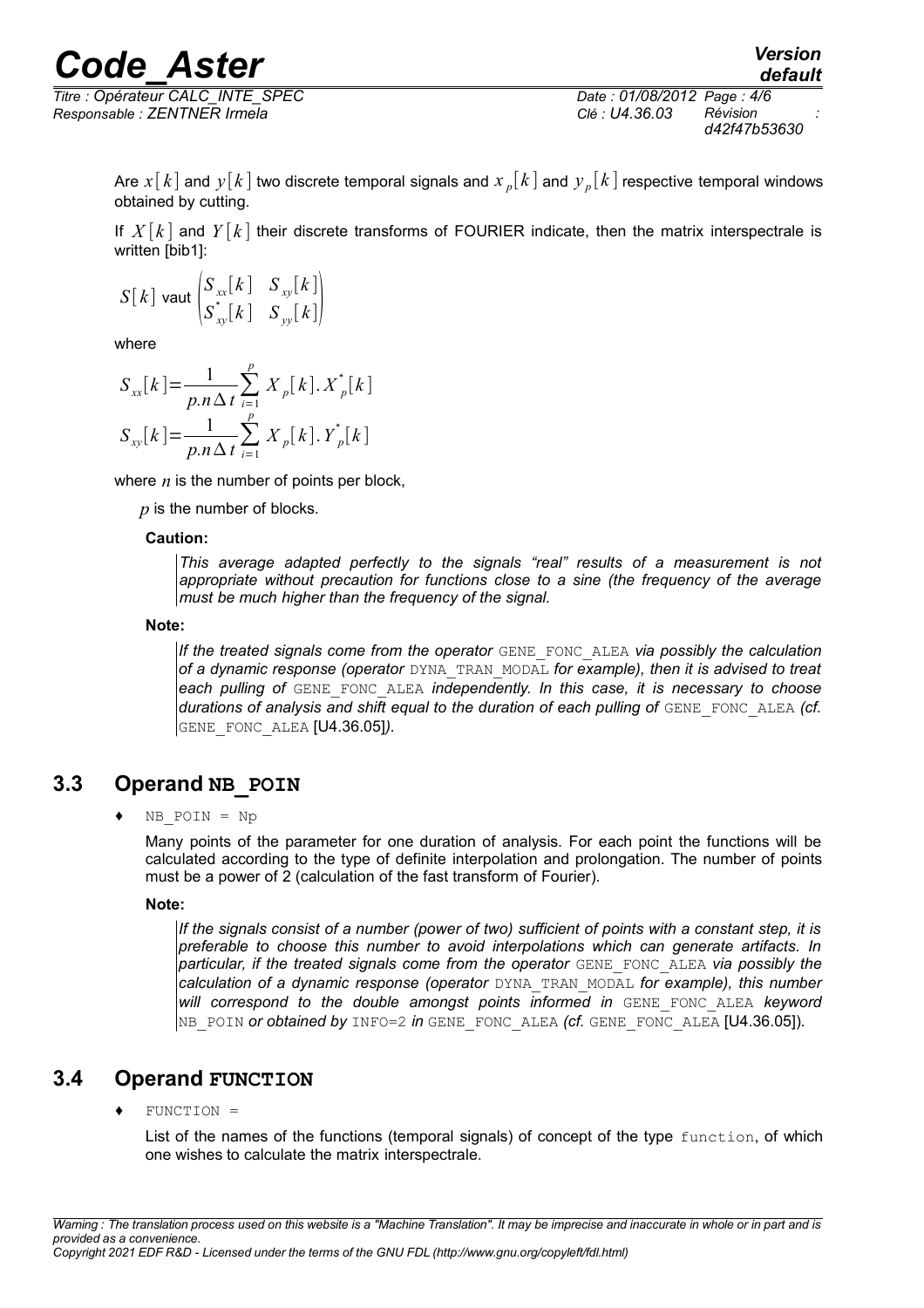*Titre : Opérateur CALC\_INTE\_SPEC Date : 01/08/2012 Page : 5/6 Responsable : ZENTNER Irmela Clé : U4.36.03 Révision :*

*d42f47b53630*

## **3.5 Operand TITLE**

◊ TITLE =

title is the title of the concept interspectre to print at the top of the results [U4.03.01].

### **3.6 Operand INFORMATION**

◊ INFORMATION =

Specify the options of impression on the file MESSAGE.

- 1 print the initial frequency, the final frequency and the step in frequency.
- 2 like 1 more for each autospectre and interspectre, convergence criteria according to the number of random pullings. (a random pulling corresponds to a window of analysis).

# **4 Phase of checking**

It is checked if the number of points  $Np$  is a power of 2.

# **5 Remarks of use**

The operator creates a concept of the type interspectre who constitute the matrix interspectrale. This square matrix being, definite positive, the functions are of real type for the diagonal terms and of complex type for the extra-diagonal terms. One stores only the higher triangular part of the matrix.

These functions can be extracted using the operator RECU\_FONCTION [U4.32.03].

## **6 Example**

```
FONC1=RECU_FONCTION ( RESU_GENE=DYNAMODE,
                        NOM_CHAM=' DEPL',
                        NOEUD=' N51',NOM_CMP=' DY',
                        INTERPOL=' LIN'
                    )
FONC2=RECU_FONCTION ( RESU GENE=DYNAMODE,
                        NOM_CHAM=' DEPL',
                        NOEUD=' N52',
                        NOM_CMP=' DY',
                        INTERPOL=' LIN'
                    )
INTERS=CALC_INTE_SPEC (INST_INIT=0.,
                        INST_FIN=10.24, 
                        DUREE_ANALYSE=1.024, 
                        DUREE DECALAGE=1.024,
                        NB_POIN=1024,
                        FONCTION= (FONCT1, FONCT2,)
                    )
REP1=RECU_FONCTION ( INTE_SPEC=INTERS,
                    NUME ORDRE I = 1,
                    )
```
*Warning : The translation process used on this website is a "Machine Translation". It may be imprecise and inaccurate in whole or in part and is provided as a convenience. Copyright 2021 EDF R&D - Licensed under the terms of the GNU FDL (http://www.gnu.org/copyleft/fdl.html)*